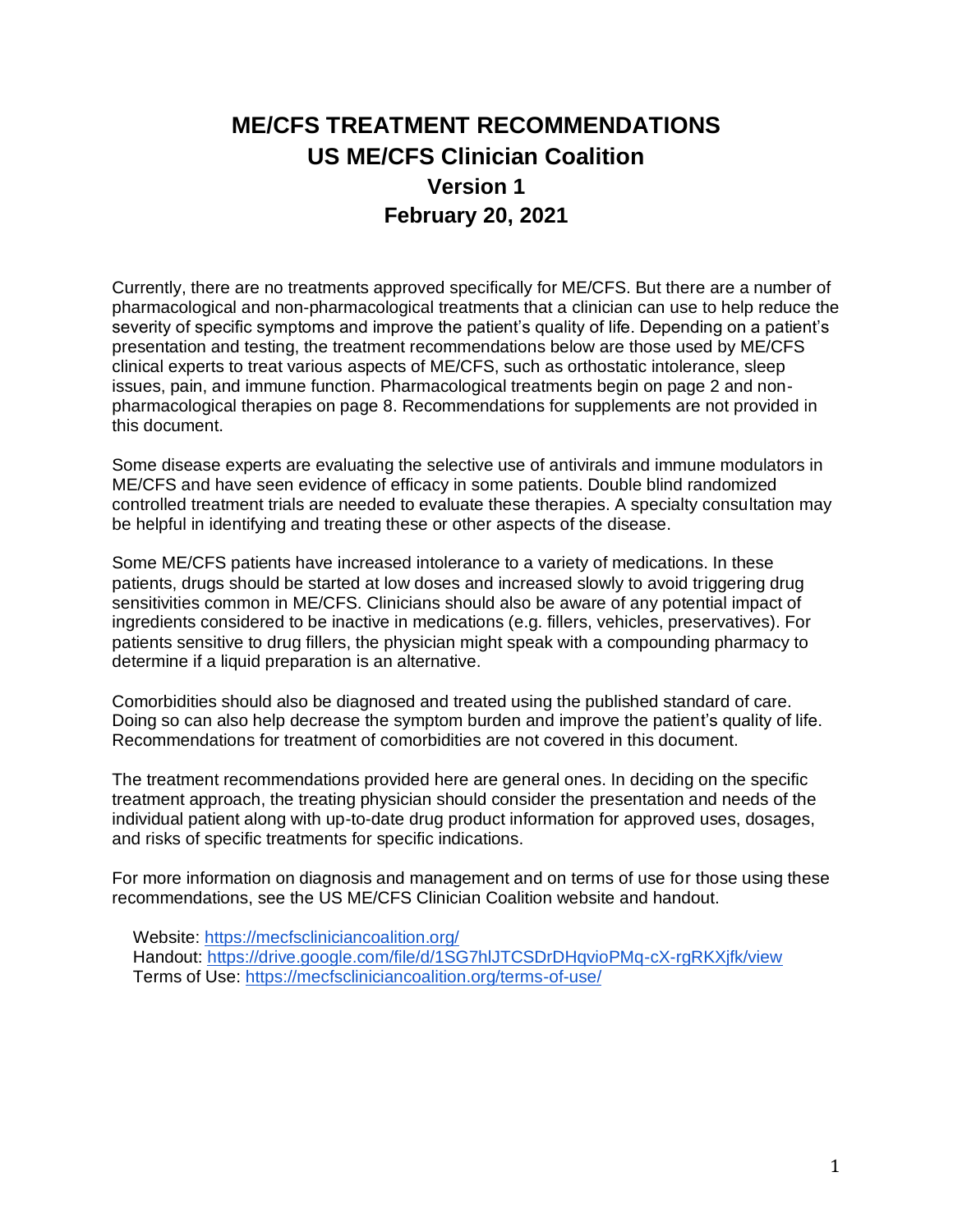$\mathbf{r}$ 

## **Part 1. SUMMARY OF PHARMACOLOGICAL THERAPIES FOR ME/CFS**

| <b>Medication</b>                 | <b>Dose</b>                             | <b>Comments on Usage</b>                                                                                                                                                                                                                                                                            |
|-----------------------------------|-----------------------------------------|-----------------------------------------------------------------------------------------------------------------------------------------------------------------------------------------------------------------------------------------------------------------------------------------------------|
| Fludrocortisone                   | $0.1 - 0.2$ mg/day                      | For POTS, orthostatic intolerance, low blood<br>pressure. May need potassium supplementation.                                                                                                                                                                                                       |
| Low dose beta<br>blockers         |                                         | For POTS, tachycardia, high anxiety,<br>hyperadrenergic states. For propranolol, start very                                                                                                                                                                                                         |
| Atenolol                          | 25-50 mg qd                             | low (5mg qAM). May increase fatigue.                                                                                                                                                                                                                                                                |
| Propranolol                       | 5-20 mg bid-tid                         |                                                                                                                                                                                                                                                                                                     |
| Metoprolol ER                     | 12.5-50 mg gd                           |                                                                                                                                                                                                                                                                                                     |
| Alpha-adrenergic<br>agonists      |                                         |                                                                                                                                                                                                                                                                                                     |
| Peripherally-<br>acting Midodrine | 2.5-15 mg q 4<br>hours while<br>upright | For orthostatic intolerance, low blood pressure,<br>orthostatic hypotension, POTS. Start very low<br>(2.5mg qAM) and adjust based on tolerance,<br>response, and consider serial NASA Lean testing.<br>Check Blood pressure response to medication,<br>including supine blood pressure.             |
| Centrally acting<br>Methyldopa    | 125-250 mg TID                          | For POTS, OI. May cause hypotension; headache;<br>constipation; drowsiness.                                                                                                                                                                                                                         |
| Clonidine                         | 0.1-0.2 mg BID                          | For POTS, OI, hyperadrenergic POTS. Also useful<br>as a mast cell stabilizer.                                                                                                                                                                                                                       |
| Guanfacine                        | $0.5-1$ mg qd-BID                       | For POTS, OI, hyperadrenergic POTS. Also useful<br>as a mast cell stabilizer.                                                                                                                                                                                                                       |
| Pyridostigmine                    | 30-60 mg q 4-8<br>hrs<br>ER 180 mg q am | For NHM, POTS, orthostatic hypocapnia,<br>dysautonomia especially with gut motility problems.<br>Start with 15mg qd and titrate up. Use cautiously<br>with midodrine, beta blockers, calcium channel<br>blockers, ivabradine, and other cholinergic drugs<br>such as metoclopramide and oxybutynin. |
| Desmopressin                      | 0.1-0.2 BID-TID                         | For orthostatic intolerance, POTS, OH. Useful in<br>those whose nocturia disturbs their sleep when<br>taken at night. Requires close monitoring of<br>electrolytes and free fluid intake.                                                                                                           |
| Ivabradine                        | 2.5-7.5 mg BID                          | For POTS. FDA indication only for CHF but works<br>like a beta-blocker to reduce heart rate when beta-<br>blockers don't work or are contraindicated.<br>Expensive. Recommend consultation with<br>cardiologist.                                                                                    |
| IV fluids/Normal<br>Saline        |                                         | For POTS and OI, tachycardia, hypotension. May be<br>helpful for patients during relapse. May be helpful<br>before and/or after surgery.                                                                                                                                                            |
| Droxidopa                         | 100-600 mg TID                          | For POTS, OI. Difficult to get insurance coverage<br>due to extremely high cost. Blood pressure must be<br>followed closely, including supine pressure                                                                                                                                              |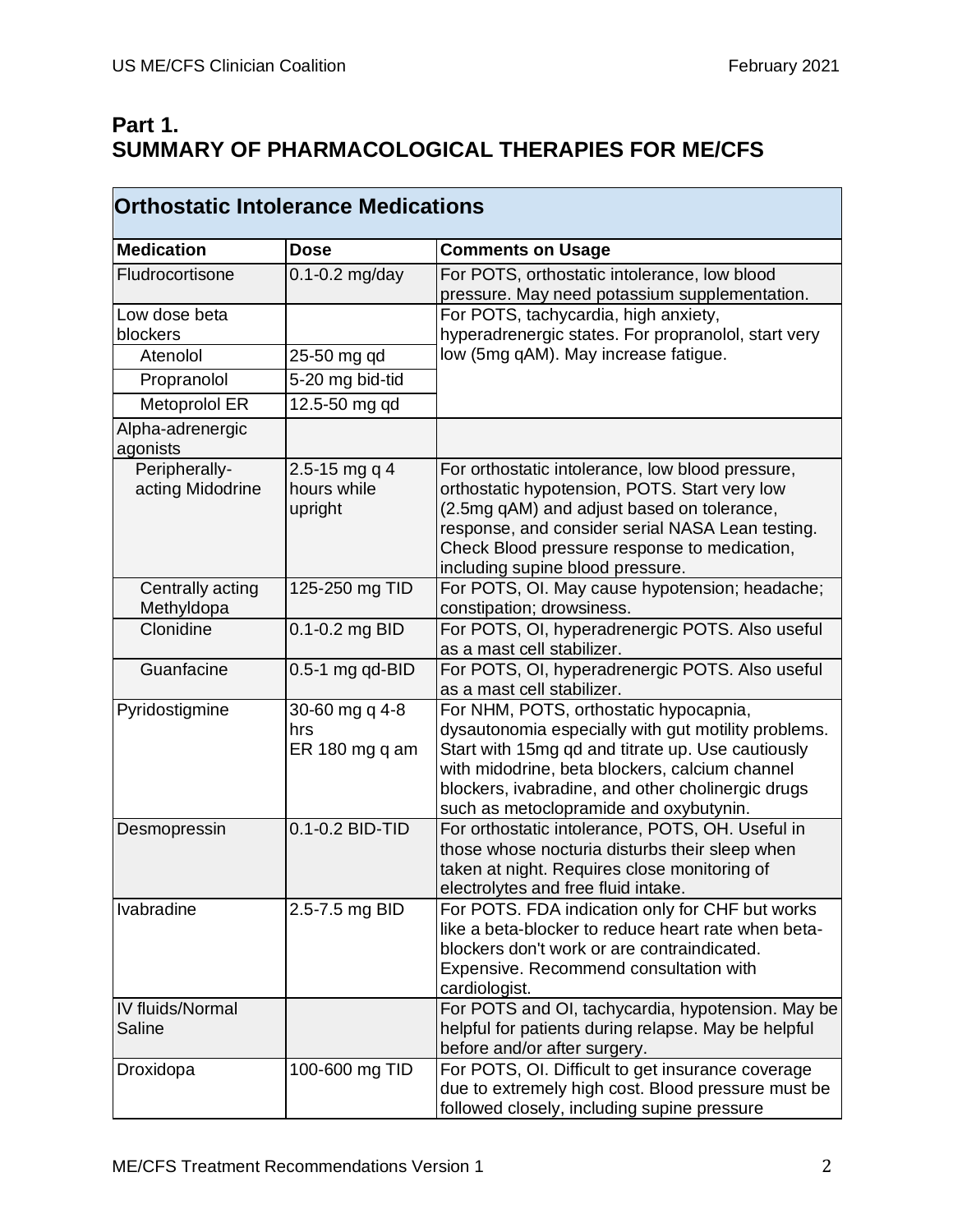Abbreviations:

*OI: Orthostatic intolerance POTS: postural orthostatic tachycardia syndrome NMH: neurally mediated hypotension CHF: chronic heart failure*

| <b>Sleep Medications (1)</b>                 |                          |                                                                                                                                                                                                                                                                                                                                         |
|----------------------------------------------|--------------------------|-----------------------------------------------------------------------------------------------------------------------------------------------------------------------------------------------------------------------------------------------------------------------------------------------------------------------------------------|
| <b>Medication</b>                            | <b>Dose</b>              | <b>Comments on Usage</b>                                                                                                                                                                                                                                                                                                                |
| Trazodone                                    | 12.5-100 mg              | Helps with disrupted sleep and can help sleep<br>maintenance. May be the least likely to lose<br>effectiveness for sleep. Can help with depression if<br>that is also present.                                                                                                                                                          |
| Low dose tricyclic                           | 5-100 mg (across         | For fibromyalgia, insomnia, sleep problems, chronic                                                                                                                                                                                                                                                                                     |
| antidepressants                              | TCAs)                    | pain, and allergies. Can help with depression if that                                                                                                                                                                                                                                                                                   |
| Amitriptyline                                | $10-25$ mg at<br>bedtime | is also present. Low dose (25 mg or less) for sleep.<br>Higher doses (100 mg) if concomitant mood                                                                                                                                                                                                                                       |
| Doxepin                                      | $1-10$ mg                | disorder. May worsen dry mouth, constipation,<br>orthostatic intolerance, arrhythmias, or cause<br>daytime sedation. Doxepin can stabilize mast cells.                                                                                                                                                                                  |
| Mirtazapine                                  | 7.5-15 mg nightly        | Improves insomnia                                                                                                                                                                                                                                                                                                                       |
| Anti-epileptics                              |                          |                                                                                                                                                                                                                                                                                                                                         |
| Gabapentin<br>(see below for use in<br>pain) | 100-1500 mg qhs          | For sleep disrupted by pain, restless leg syndrome,<br>fibromyalgia, periodic limb movement disorder,<br>neuropathic pain. Start with 100 mg qhs and then<br>increase the dose at night as tolerated. Once-daily<br>formulations can have less side effects, daytime<br>fatigue and less cognitive impairment but good pain<br>control. |
| Pregabalin<br>(see below for use in<br>pain) | 50-225 mg qhs            | For fibromyalgia pain and sleep. Can be very<br>sedating for some and can cause increased<br>cognitive impairment and difficulty in tapering off.<br>Once-daily formulations can have less side effects,<br>daytime fatigue and less cognitive impairment but good<br>pain control.                                                     |
| Clonazepam                                   | $0.25-1$ mg qhs          | For non-restorative sleep, insomnia, anxiety. Highly<br>effective for restless leg syndrome and myoclonus.<br>Use low dose for restless leg syndrome. Can<br>worsen fatigue and cognition and may cause<br>addiction. Mast cell stabilizer.                                                                                             |
| Cyclobenzaprine                              | $5-10$ mg qhs            | For insomnia, muscle spasm/pain. May worsen dry<br>mouth, constipation, orthostatic intolerance, or<br>cause daytime sedation.                                                                                                                                                                                                          |
| Zolpidem                                     | $2.5 - 10$ mg qhs        | For insomnia, sleep initiation, less effective for<br>sustained sleep. For short-term use. Short duration<br>of action may lead to rebound insomnia.                                                                                                                                                                                    |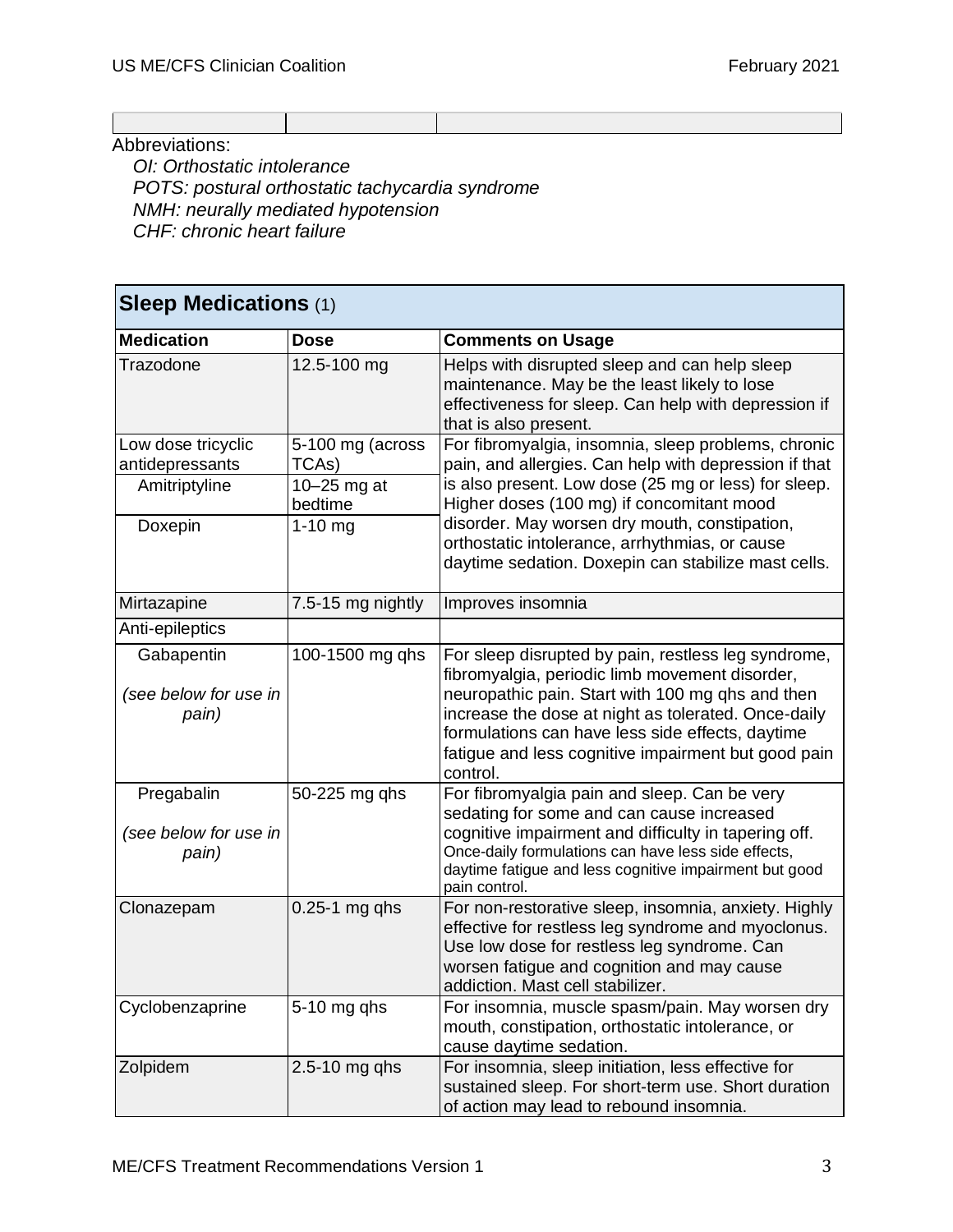| Eszopiclone     | 1, 2, or $3$ mg qhs | For insomnia and sleep initiation.                                                                                                                                                                                                                                                                            |
|-----------------|---------------------|---------------------------------------------------------------------------------------------------------------------------------------------------------------------------------------------------------------------------------------------------------------------------------------------------------------|
| Tizanidine      | 2-8 mg q 6-8 hrs.   | For muscle pain and insomnia from pain. May cause<br>orthostatic intolerance.                                                                                                                                                                                                                                 |
| Suvorexant      | 10-20 $mg$ qhs      | For insomnia.                                                                                                                                                                                                                                                                                                 |
| Topiramate      | $25 \text{ mg}$     | For sleep disrupted by pain, pain, migraines,<br>neuropathic pain, PTSD, nightmares, sleep-related<br>eating disorders. Start at 12.5-25 mg and build up<br>slowly. Rash may portend Stevens-Johnson<br>Syndrome. Specific blood work is recommended<br>before initiating medication. Check drug information. |
| Hydroxyzine     | $25 \, mg$          | Sedating. An H1 blocker that may also be helpful for<br>mast cell activation syndrome. Helps anxiety,<br>reduces nocturia.                                                                                                                                                                                    |
| Alpha blockers  |                     | For sleep and also may be helpful for mast cell                                                                                                                                                                                                                                                               |
| Clonidine       | $0.1 - 0.2$ mg      | activation syndrome and hyperadrenergic POTS                                                                                                                                                                                                                                                                  |
| Guanfacine      | $1-2$ mg            |                                                                                                                                                                                                                                                                                                               |
| Prazosin        | $1-6$ mg            |                                                                                                                                                                                                                                                                                                               |
| Diphenhydramine | $25 \,\mathrm{mg}$  | Take at bedtime or 30-60 minutes before. Can have<br>anticholinergic side effects.                                                                                                                                                                                                                            |
|                 |                     |                                                                                                                                                                                                                                                                                                               |

Abbreviations:

*POTS: postural orthostatic tachycardia syndrome*

(1) Sleep medications with long duration of action are often better tolerated if taken 1-2 hours before bedtime.

## **Cognitive Impairment and Fatigue Medications**

Note: Stimulants should be used with caution in patients with ME/CFS. Patients should be cautioned not to exceed the level of activity they can generally tolerate to avoid "crashing."

| <b>Medication</b> | <b>Dose</b>                   | <b>Comments on Usage</b>                                                                                                                                                                                                                                                                                                                                       |
|-------------------|-------------------------------|----------------------------------------------------------------------------------------------------------------------------------------------------------------------------------------------------------------------------------------------------------------------------------------------------------------------------------------------------------------|
| Methylphenidate   | 5-20 mg up to TID             | For difficulty concentrating and other cognitive<br>issues, daytime sleepiness and for some with<br>orthostatic intolerance or orthostatic hypotension.<br>BID dosing may avoid insomnia. Moderate to<br>marked benefit anecdotally but tolerance develops if<br>used daily; may be habituating. Ensure that<br>cardiovascular risk is assessed appropriately. |
| Modafinil         | 100-200 mg qd                 | For somnolence, cognitive/fog, daytime fatigue.                                                                                                                                                                                                                                                                                                                |
| Armodafinil       | 150-250 mg qd                 | Start with a small dose and increase slowly to the<br>most effective dose. Can disrupt sleep. Stimulants<br>most helpful when anxiety scores are low and the<br>Epworth Sleepiness Scale is greater than 10.                                                                                                                                                   |
| Amantadine        | 100 mg once or<br>twice daily | May help mild to moderate fatigue. May interact with<br>psychiatric medications.                                                                                                                                                                                                                                                                               |
|                   |                               |                                                                                                                                                                                                                                                                                                                                                                |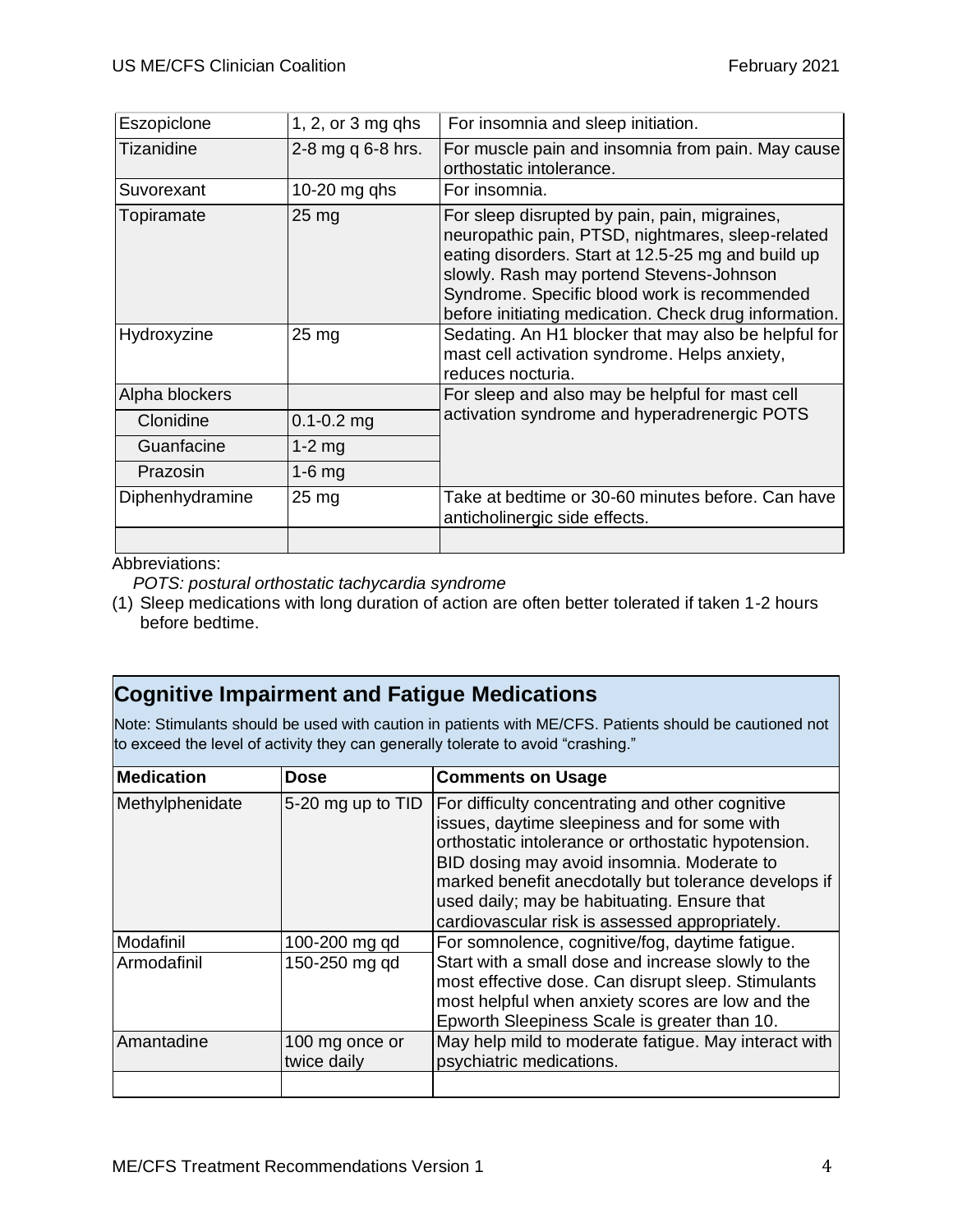| <b>Pain Medications</b>                       |                                                         |                                                                                                                                                                                                                                                                                                                                                                                                                                                          |
|-----------------------------------------------|---------------------------------------------------------|----------------------------------------------------------------------------------------------------------------------------------------------------------------------------------------------------------------------------------------------------------------------------------------------------------------------------------------------------------------------------------------------------------------------------------------------------------|
| <b>Medication</b>                             | <b>Dose</b>                                             | <b>Comments on Usage</b>                                                                                                                                                                                                                                                                                                                                                                                                                                 |
| Low dose naltrexone                           | $0.5 - 6$ mg<br>compounded<br>usually taken at<br>night | For widespread pain of fibromyalgia. Anecdotal<br>reports of improvements in sleep and brain<br>fog/cognitive dysfunction. May not improve joint pain<br>or headache. Start at a dose that causes no side<br>effects and titrate up slowly as tolerated. If sleep<br>disruption is persistent when taken at night, may<br>change to AM dosing. Recommend a 4 month trial.<br>For those patients sensitive to many medications,<br>start at 0.1 - 0.5 mg. |
| Serotonin-                                    |                                                         | For fibromyalgia and those with widespread pain,                                                                                                                                                                                                                                                                                                                                                                                                         |
| norepinephrine                                |                                                         | depression, insomnia. May increase sweating, blood                                                                                                                                                                                                                                                                                                                                                                                                       |
| reuptake Inhibitor                            |                                                         | pressure or heart rate.                                                                                                                                                                                                                                                                                                                                                                                                                                  |
| <b>Duloxetine</b>                             | 20-60 mg                                                |                                                                                                                                                                                                                                                                                                                                                                                                                                                          |
| Milnacipran<br>Anti-epileptics                | 25-100 mg BID                                           |                                                                                                                                                                                                                                                                                                                                                                                                                                                          |
|                                               |                                                         |                                                                                                                                                                                                                                                                                                                                                                                                                                                          |
| Gabapentin<br>(see above for<br>use in sleep) | 100-600 mg TID                                          | For sleep disrupted by pain, restless leg syndrome,<br>anxiety, fibromyalgia, periodic limb movement<br>disorder, and neuropathic pain. Can dose up to<br>2400-3600 mg/day in divided doses. Beyond 1800<br>mg, pregabalin may be more effective and less<br>expensive.                                                                                                                                                                                  |
| Pregabalin<br>(see above for<br>use in sleep) | 50-225 mg twice<br>daily                                | FDA dosage is 150 to 225 mg twice daily, but lower<br>doses are also used. For fibromyalgia, pain and<br>sleep. Sedation or dizziness may be limiting side<br>effects.                                                                                                                                                                                                                                                                                   |
| <b>Muscle Relaxants</b>                       |                                                         |                                                                                                                                                                                                                                                                                                                                                                                                                                                          |
| Cyclobenzaprine                               | 5-10 mg                                                 | For insomnia, muscle spasm/pain. May worsen dry<br>mouth, constipation, orthostatic intolerance, or<br>cause daytime sedation.                                                                                                                                                                                                                                                                                                                           |
| Tizanidine                                    | 2-8 mg q 8 hours                                        | For fibromyalgia, spasm, and pain relief. May cause<br>orthostatic hypotension and sleepiness.                                                                                                                                                                                                                                                                                                                                                           |
| <b>Baclofen</b>                               | 5-10 mg TID                                             | For muscle spasms and cramping.                                                                                                                                                                                                                                                                                                                                                                                                                          |
| Medical marijuana                             |                                                         | For neuropathic pain, nausea, irritable bowel<br>syndrome, insomnia. Dosing is hard to determine<br>and there can be problems with product variability.<br><b>Check local laws</b>                                                                                                                                                                                                                                                                       |
| Nonsteroidal anti-                            |                                                         |                                                                                                                                                                                                                                                                                                                                                                                                                                                          |
| inflammatory drugs                            |                                                         |                                                                                                                                                                                                                                                                                                                                                                                                                                                          |
| Celecoxib                                     | 100-200 mg qd                                           | For joint or muscle pain. Can also be very helpful for<br>brain fog and for mast cell activation syndrome.                                                                                                                                                                                                                                                                                                                                               |
| Meloxicam                                     | Per package insert                                      | May exacerbate gastritis or reduce renal function.<br>When these work, may suggest unappreciated<br>rheumatologic disorder.                                                                                                                                                                                                                                                                                                                              |
| <b>Diclofenac</b><br>(topical also)           |                                                         | For joint pain                                                                                                                                                                                                                                                                                                                                                                                                                                           |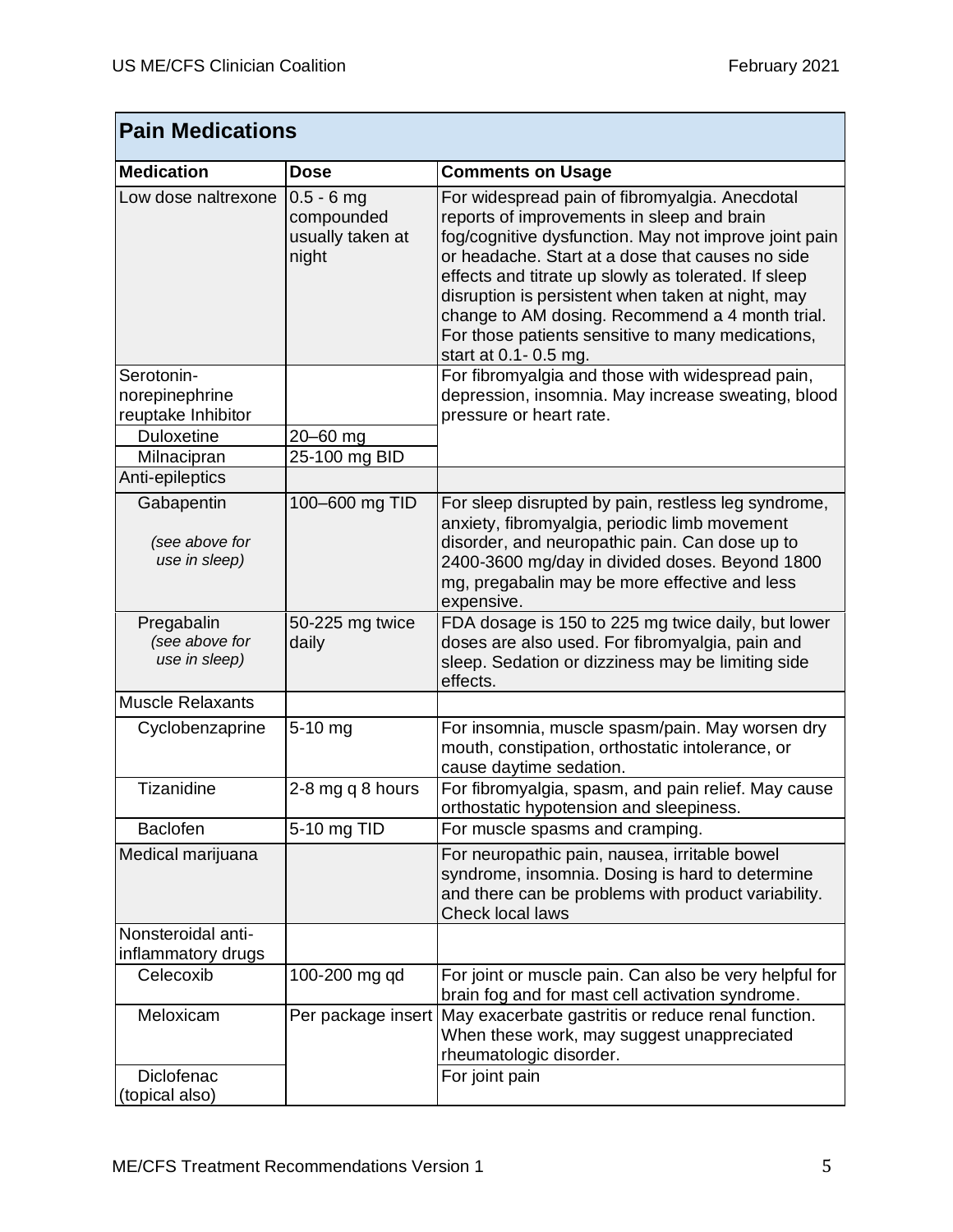| Naproxen      |            |                                                                                                                                                                                                                                                                                                                                                            |
|---------------|------------|------------------------------------------------------------------------------------------------------------------------------------------------------------------------------------------------------------------------------------------------------------------------------------------------------------------------------------------------------------|
| Acetaminophen | hrly       | 500-1000 mg prn 8 May not be effective. Concerns with liver toxicity                                                                                                                                                                                                                                                                                       |
| Amitriptyline |            | 10 to 50mg nightly Amitriptyline is an old standard for fibromyalgia pain.<br>Other tricyclics may be helpful.                                                                                                                                                                                                                                             |
| Tramadol      | to 8 hours | 50-100 mg every 6 Opiates are usually to be avoided but may be<br>necessary, in which case tramadol could be the first<br>choice. Can be effective for more than just pain.<br>Small risk of seizures when used with other<br>serotonergic drugs. Note: Other short acting, low<br>dose opioids can be useful, used sparingly PRN, for<br>ME/CFS symptoms. |
|               |            |                                                                                                                                                                                                                                                                                                                                                            |

| <b>Medications for Immune Dysfunction</b>                       |                                             |                                                                                                                                                                                                                                                                                                                                                                                                                                                                                                  |
|-----------------------------------------------------------------|---------------------------------------------|--------------------------------------------------------------------------------------------------------------------------------------------------------------------------------------------------------------------------------------------------------------------------------------------------------------------------------------------------------------------------------------------------------------------------------------------------------------------------------------------------|
| <b>Medication</b>                                               | <b>Dose</b>                                 | <b>Comments on Usage</b>                                                                                                                                                                                                                                                                                                                                                                                                                                                                         |
| Intravenous<br>immunoglobulin<br>Subcutaneous gamma<br>globulin | 400 mg/kg q<br>monthly                      | For common variable immune deficiency (CVID), low<br>IgG, low IgA, ParvoB19 antibodies, recurrent<br>10-25 gm/month   infections. Best done in consultation with an<br>immunologist to determine most appropriate therapy.<br>An immunologist can help facilitate insurance<br>coverage. Go slow and always use premeds to<br>reduce side effects, particularly in patients with mast<br>cell activation syndrome. Often divide dosing to q 1-<br>2 weeks. Insurance may require documented poor |
|                                                                 |                                             | response to pneumovax.                                                                                                                                                                                                                                                                                                                                                                                                                                                                           |
| Inosine pranobex<br>(Isoprinosin)                               | 500mg, 3 tabs<br>daily weekdays<br>to start | For frequent viral infections, herpes simplex<br>outbreaks, low natural killer cell activity, sore throat,<br>tender nodes, low grade fevers. Dose is 500mg, 3<br>tabs daily weekdays for 3 months, then one tab BID<br>for maintenance. May be hard to access. Alternative<br>is inosine, available online                                                                                                                                                                                      |
| Hydroxychloroquine                                              | 200 mg BID                                  | For autoantibodies, autoimmune issues, joint pain<br>and positive antinuclear antibody (ANA) test, severe<br>arthralgia/myalgia. Eye exam should be performed<br>at baseline and after 6 months. It can take at least 3<br>months before an effect is seen.                                                                                                                                                                                                                                      |
|                                                                 |                                             |                                                                                                                                                                                                                                                                                                                                                                                                                                                                                                  |

| <b>Medications for Suspected Small Intestinal Bacterial Overgrowth</b> |                       |                                                                                                       |
|------------------------------------------------------------------------|-----------------------|-------------------------------------------------------------------------------------------------------|
| <b>Medication</b>                                                      | Dose                  | <b>Comments on Usage</b>                                                                              |
| Rifaximin,<br>metronidazole,<br>doxycycline,                           | According to<br>label | For proven or suspected small intestinal bacterial<br>overgrowth. Neomycin has a risk of ototoxicity. |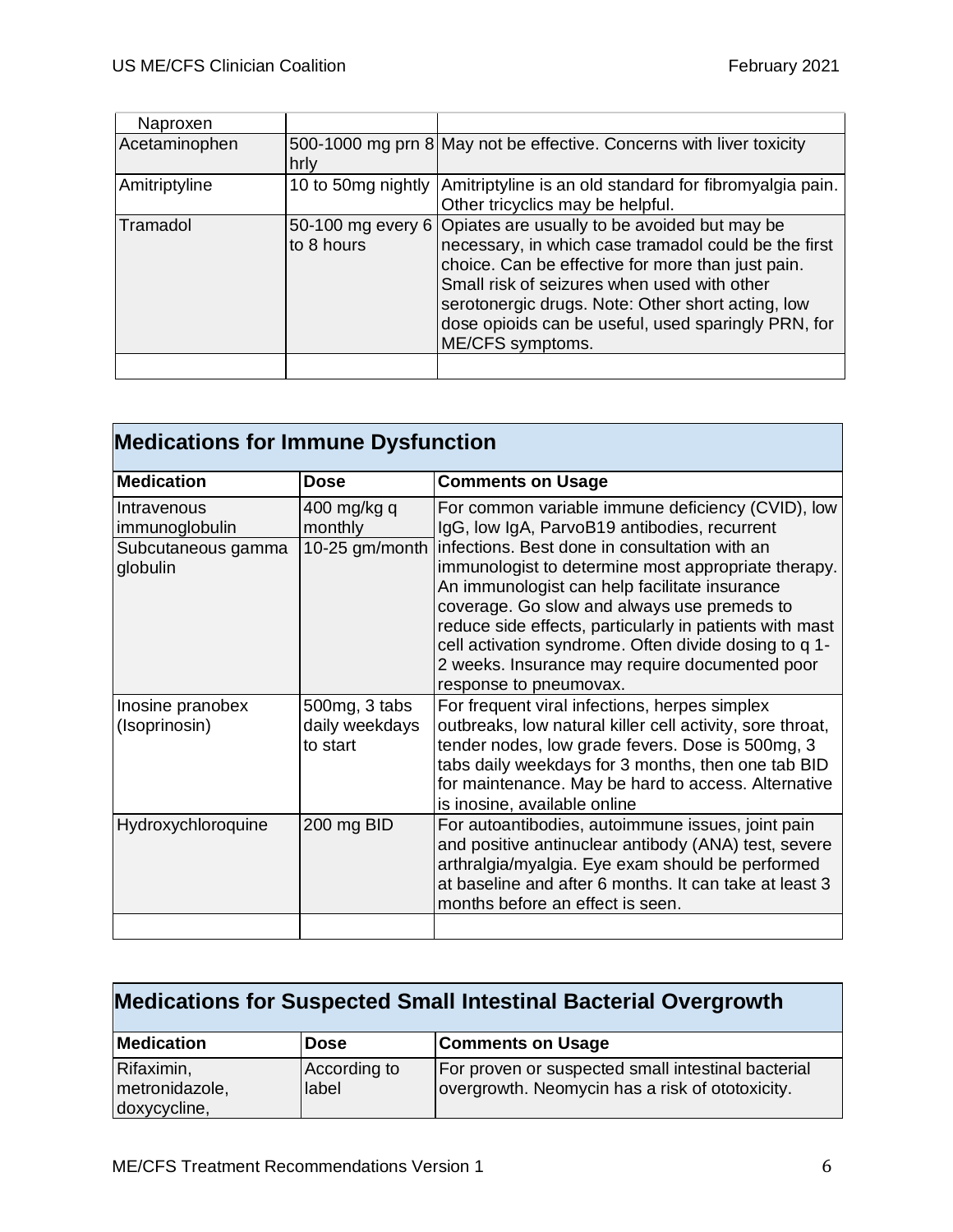| amoxicillin-clavulonic<br>acid, sometimes oral<br>vancomycin, rarely<br>neomycin | Address motility, gastroparesis, and leaky gut issues<br>lif present |
|----------------------------------------------------------------------------------|----------------------------------------------------------------------|
|                                                                                  |                                                                      |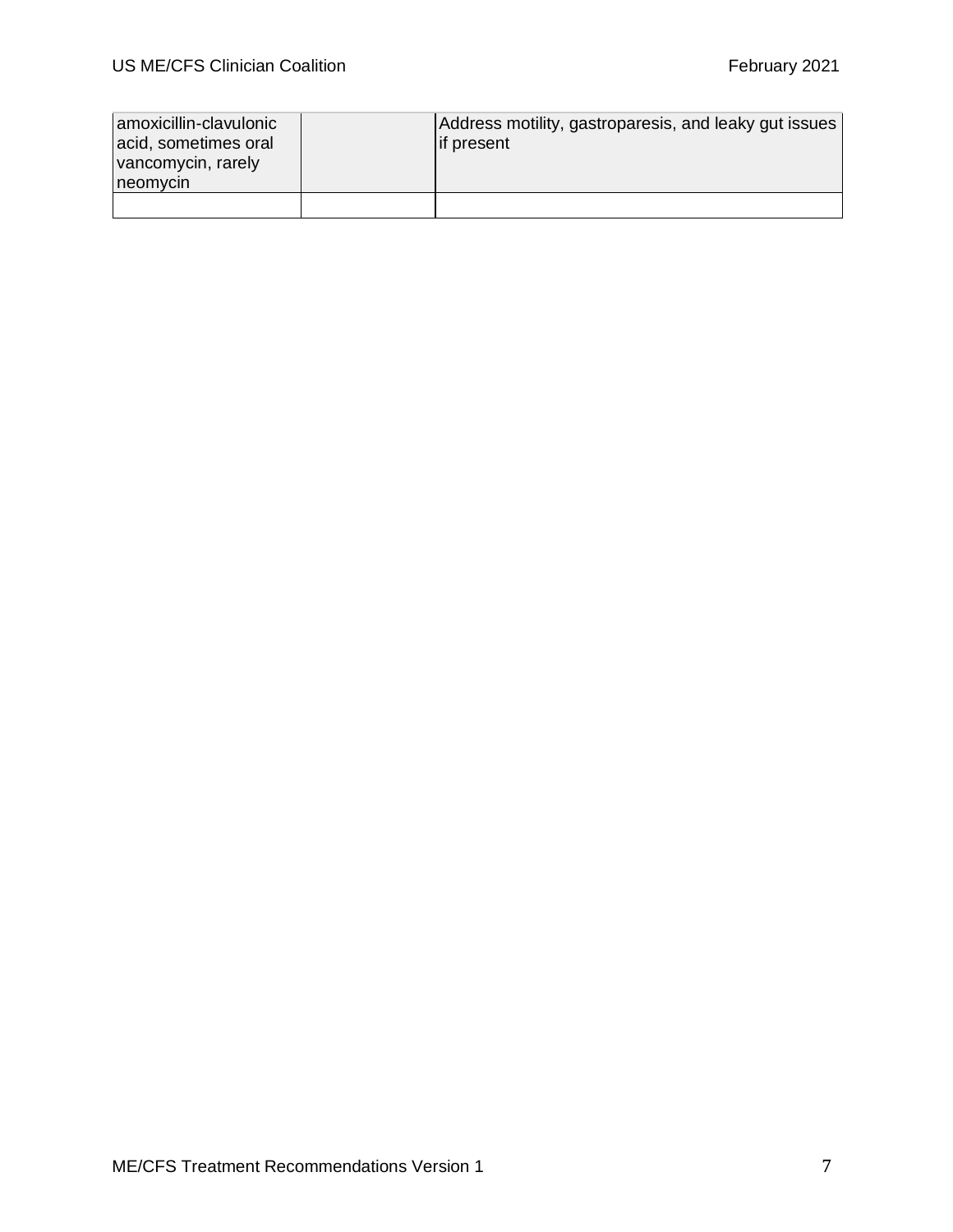# **Part 2. SUMMARY OF NON-PHARMACOLOGICAL THERAPIES FOR ME/CFS**

### **Post-exertional Malaise (PEM) and Fatigue**

Pacing of physical and cognitive activity to conserve energy and minimize postexertional malaise (1). Once the patient has achieved a stable baseline using pacing, then very carefully selected and individualized increases in activity can be undertaken. The type of activity must be tailored for the patient's level of severity and to ensure the activity does not trigger post-exertional malaise

Assistive devices, such as a motorized scooter, wheelchair, walker with seat/basket, shower chair, handicap parking sticker, audio recorders and recording pens, etc. when needed to conserve energy

Home health aides for those who are more severely ill

Ear plugs, eye masks, and sunglasses, blue light filters, perfume free environments, etc to decrease sensory stimulation. May need to maintain low sensory environment for most severely ill

School or work accommodations such as flexible hours, shortened days, periodic breaks and place to lay down during breaks, lighting and other environmental modifications to avoid sensory overload and conserve energy

#### **Orthostatic Intolerance**

Salt, fluid loading, electrolytes, IV saline. Sodium intake should be complemented with modest potassium, magnesium supplements. Camelbacks for hydration

Compression stockings or abdominal binder.

Positional changes: Avoid prolonged sitting or standing. Knees higher than hips. Sit on legs so legs are not hanging down.

Consistent, carefully tailored exercise, as long as the patient can do so without triggering PEM. May need to do exercise lying down, seated, or in water.

Treat comorbidities that may contribute to orthostatic intolerance.

### **Sleep Issues**

Sleep hygiene practices are a part of treatment but may be marginally effective in most patients. Recommendations may need to be tailored for bedbound patients and those who need to be recumbent to minimize symptoms such as orthostatic intolerance.

Meditation and relaxation exercises.

Ear plugs and eye mask.

Light therapy. Retimer Light therapy glasses. Sunlight for 15 minutes upon waking. Blue light filters to filter out blue light from phones and computers

#### **Gastrointestinal Issues**

Healthy, varied diet low in processed food. Dietary changes and elimination of certain foods that provoke symptoms. Many patients do better avoiding foods such as caffeine, alcohol, spicy foods, aspartame, sugar, possibly dairy and gluten.